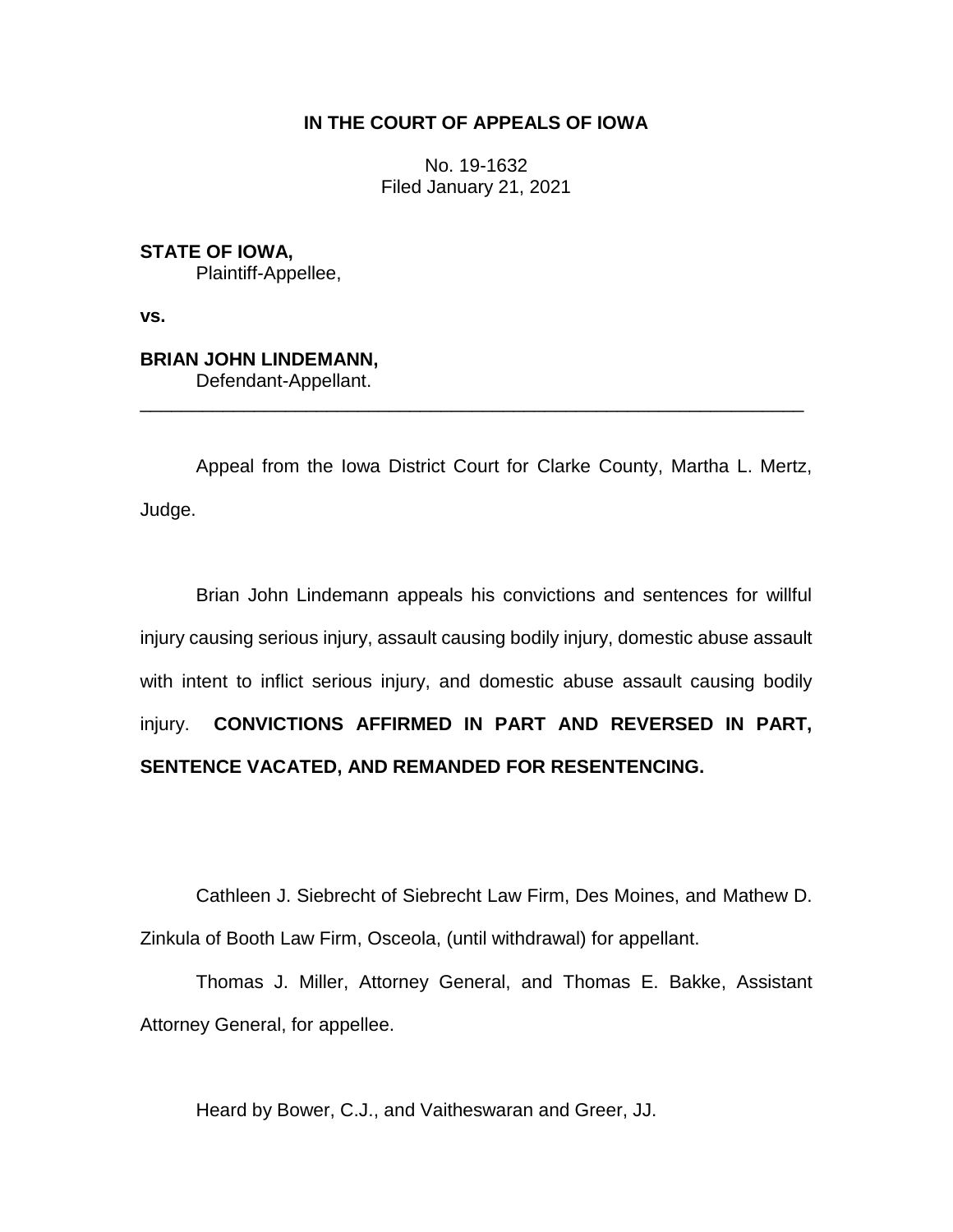#### **BOWER, Chief Judge.**

Brian John Lindemann appeals his convictions and sentences for willful injury causing serious injury, assault causing bodily injury, domestic abuse assault with intent to inflict serious injury, and domestic abuse assault causing bodily injury. Lindemann asserts several errors: (1) the treating physician impermissibly vouched for the credibility of the complaining witness, (2) the district court abused its discretion in denying Lindemann's motions to strike two potential jurors for cause and (3) the district court abused its discretion in allowing the State to amend the trial information, (4) the sentence imposed for assault causing injury was illegal, and (5) the court considered impermissible factors when imposing consecutive sentences.

We discern no abuse of discretion in the court's evidentiary ruling, in denying two motions to strike for cause, or in allowing the amendment of the trial information. However, the sentence imposed on count III was illegal. Therefore, we affirm the convictions with the exception of count III, which we reverse, and we vacate the sentence on count III and remand for resentencing.

#### **I. Background Facts and Proceedings.**

On August 18, 2018, R.M. returned home from work to take her daughter to a car show. Although R.M. and Lindemann lived together as a couple and Lindemann usually stayed in R.M.'s room, Lindemann had his own bedroom in the home. R.M. knocked on Lindemann's bedroom door and he asked her to come inside and sit down on a chair. For the next two hours, Lindemann physically and verbally assaulted R.M.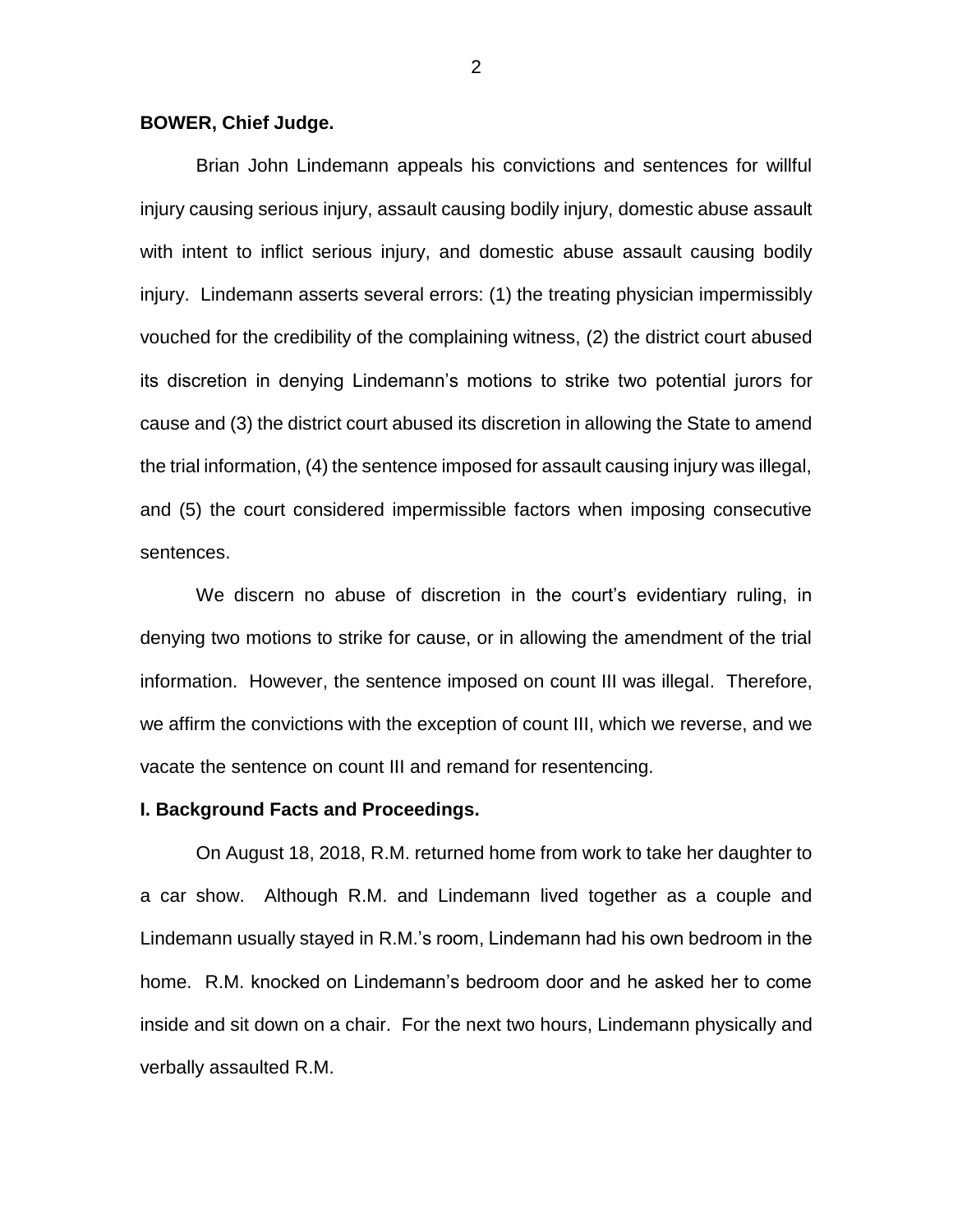Lindemann began by punching R.M. while she sat in the chair. He continued to punch her, taking occasional breaks to stop and shout insults at her. At one point during the barrage, Lindemann took a drink from a whiskey bottle and in an ensuing struggle the bottle broke over R.M.'s head. Lindemann resumed punching R.M., who pulled her knees to her chest and covered her head with her arms.

Lindemann then grabbed R.M. by her hair, dragged her to the floor, and kicked her. Lindemann ordered R.M. back to the chair and ripped mini blinds off the window and hit her with the blinds until they broke.

Lindemann then made R.M. lay on the bed, took her phone away, and continued to punch and yell at her. R.M. was trying to block the punches and Lindemann responded by telling her to keep her arms at her sides and threatened to kill her. R.M. quit blocking the blows and Lindemann punched her "really hard" in her eye and told her he had never punched anyone so hard.

In an attempt to get away, R.M. told Lindemann she loved him and agreed to clean up the glass and blood. Lindemann permitted R.M. to leave the room with her phone. R.M. went into the bathroom, took a shower, changed her clothes, got her daughter, grabbed her phone, and drove to the emergency room (ER), where she spent the next several hours.

Dr. Kelly Bast attended R.M. in the ER. R.M. complained of a headache; had facial swelling; was having a hard time seeing out of her left eye; and had pain in her left shoulder, right thigh, arms, and right anterior chest. Dr. Bast observed lacerations on R.M.'s head; a puncture wound to the scalp; swelling and bruising to her ears "consistent with blunt trauma"; swelling around both eyes, with the left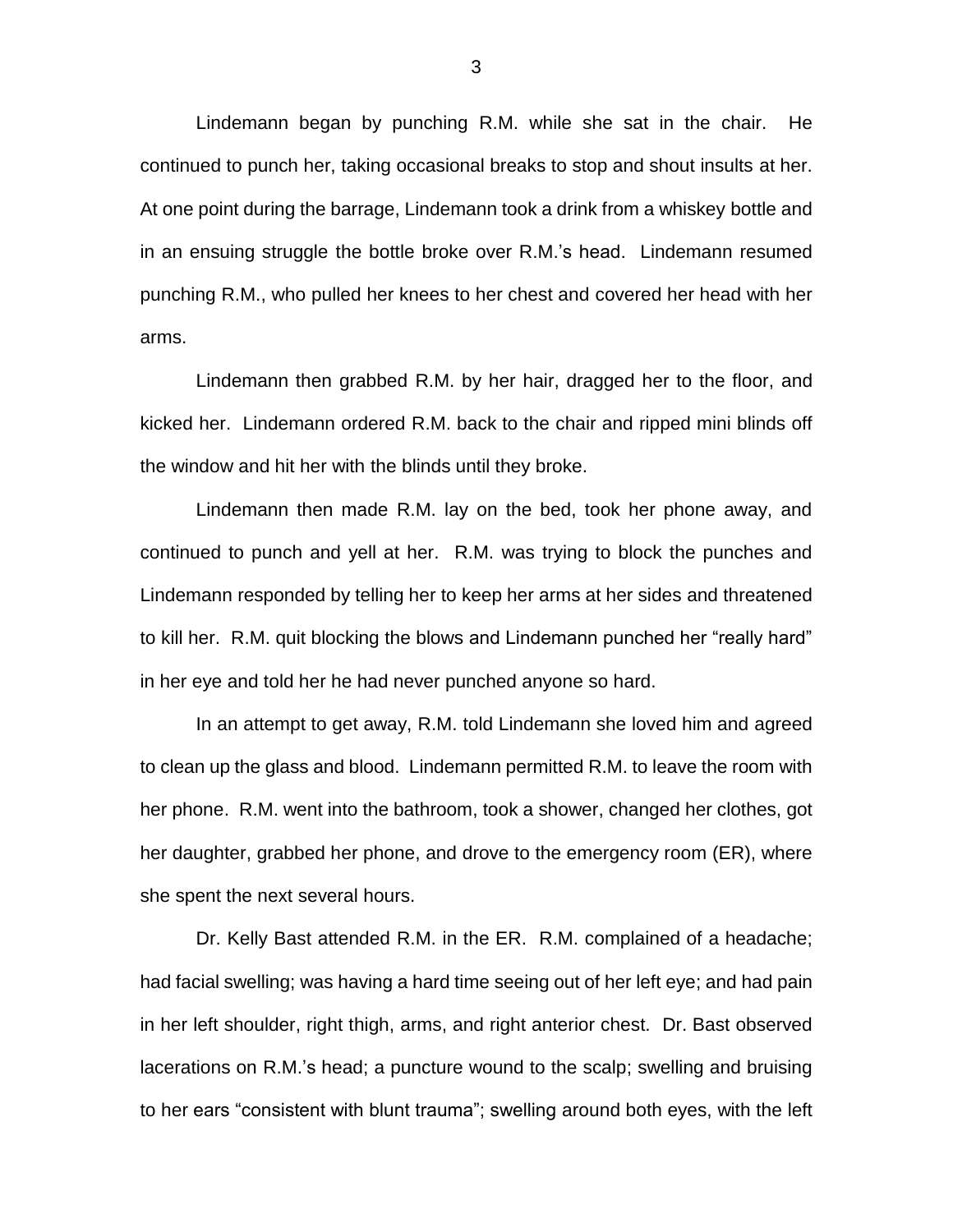being "much worse than the right"; and multiple bruises to the back sides of the arms. In addition, Dr. Bast observed:

There were on the left upper chest some bruises that had yellowish discoloration. They were about an inch or two in size. There's maybe four of them, three. These appeared to be older because of the yellowish continuing on it rather than acute bruising. There was—on the right side of her chest at the fifth, sixth and seventh rib areas where the bone of the rib ends and the cartilage of the rib joins, there were bruises and soreness in that area as well.

Dr. Bast also noted tenderness and swelling to R.M.'s right thigh. Dr. Bast ordered a CT scan of R.M.'s facial bones, which found a fracture of the bone below R.M.'s left eye.

While at the hospital, R.M. met with law enforcement official Deputy George Barber. Deputy Barber took R.M.'s statement, observed and photographed her injuries, and spoke with medical staff.

Deputy Barber and Deputy Brian Akers went to R.M.'s residence twice, finding Lindemann there on the second trip. Deputy Barber asked Lindemann what had happened and received no response. Deputy Barber did not observe any injuries to Lindemann. Lindemann asked if R.M. was okay. Lindemann was arrested and charged with willfull injury resulting in serious injury and domestic abuse assault, display or use of weapons.

After depositions were taken, Lindemann filed a notice of self defense.

A week before the jury trial, the State moved to amend the trial information alleging: count I—willful injury resulting in serious injury, in violation of Iowa Code section 708.4(1) (2018) for injuries caused by the strike to the head with a glass bottle; count II—willful injury resulting in serious injury for a punch to the left eye causing injuries; count III—willful injury resulting in bodily injury for punches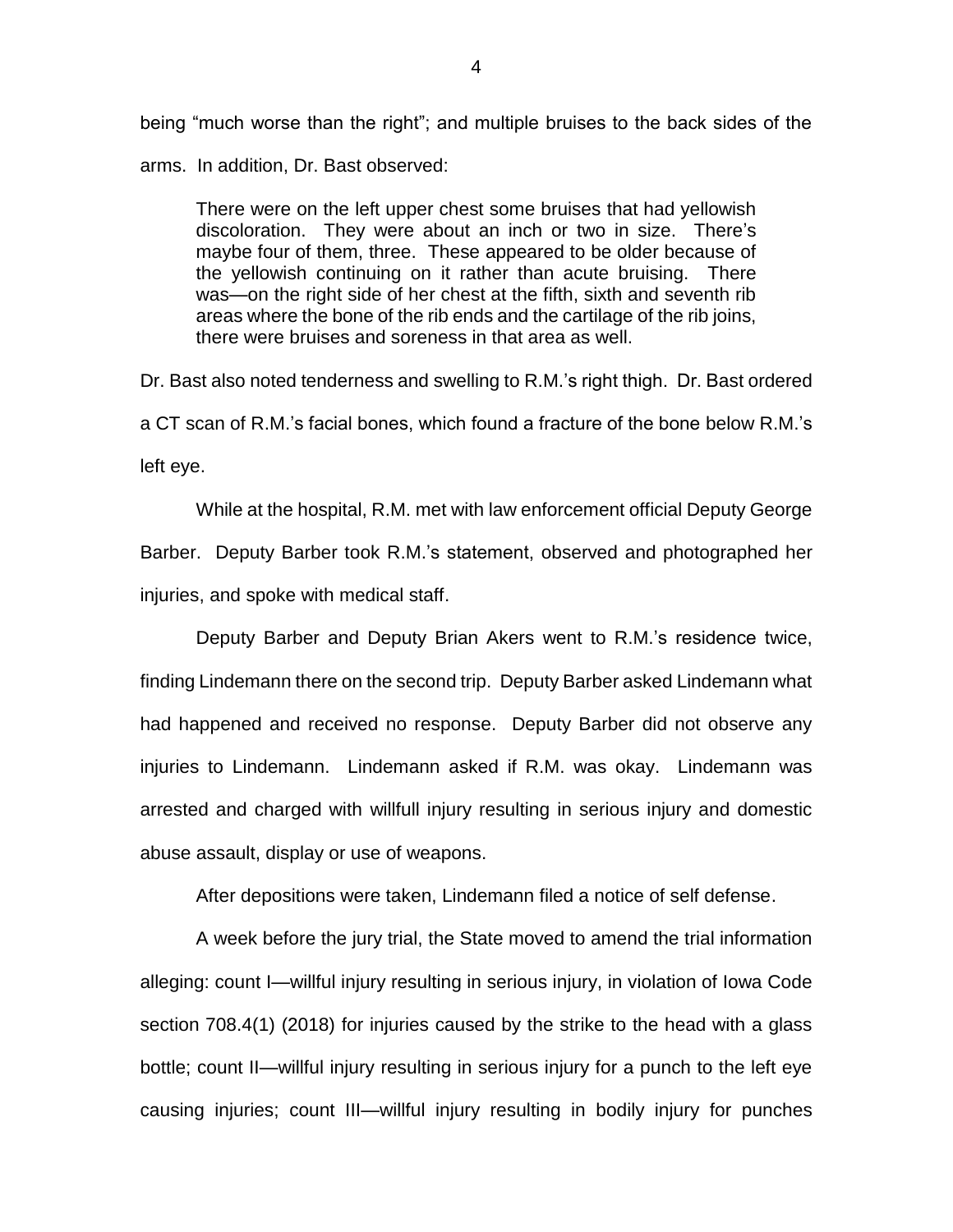causing injuries to the head, face, arms, torso, and legs; count IV—domestic abuse assault, in violation of Iowa Code section 708.2A(2)(c) (an aggravated misdemeanor) for injuries caused by a strike to the head with a glass bottle; count V—domestic abuse assault (aggravated misdemeanor) for a punch to the left eye causing injuries; count VI—domestic abuse assault, in violation of Iowa Code section 708.2A(2)(b) (a serious misdemeanor), for punches causing injuries to the head, face, arms, torso, and legs; and count VII—domestic abuse assault (aggravated misdemeanor) for injuries caused by a strike to the head with a glass bottle. Though the defense resisted, the trial court allowed the amendment after a hearing.

Lindemann filed a motion in limine, in part to prevent Dr. Bast from commenting on R.M.'s credibility either directly or indirectly. At the pre-trial hearing, the court noted "it is difficult to tell where the line is" between permissible observation and impermissible vouching. Defense counsel stated, "I don't necessarily know. And I don't want to commit myself to saying, no, that's not objectionable or that might be. I guess, if nothing else, I may be putting the court and counsel on notice that I may have a few objections as they—as they come up." In a written order, the court ruled Dr. Bast "may testify regarding facts and history related to treatment" and "may not express an opinion on the victim's credibility."

During voir dire, Lindemann's challenges to two potential jurors for cause were rejected, whom we will refer to as potential Jurors A and B. Lindemann used peremptory challenges to strike the jurors.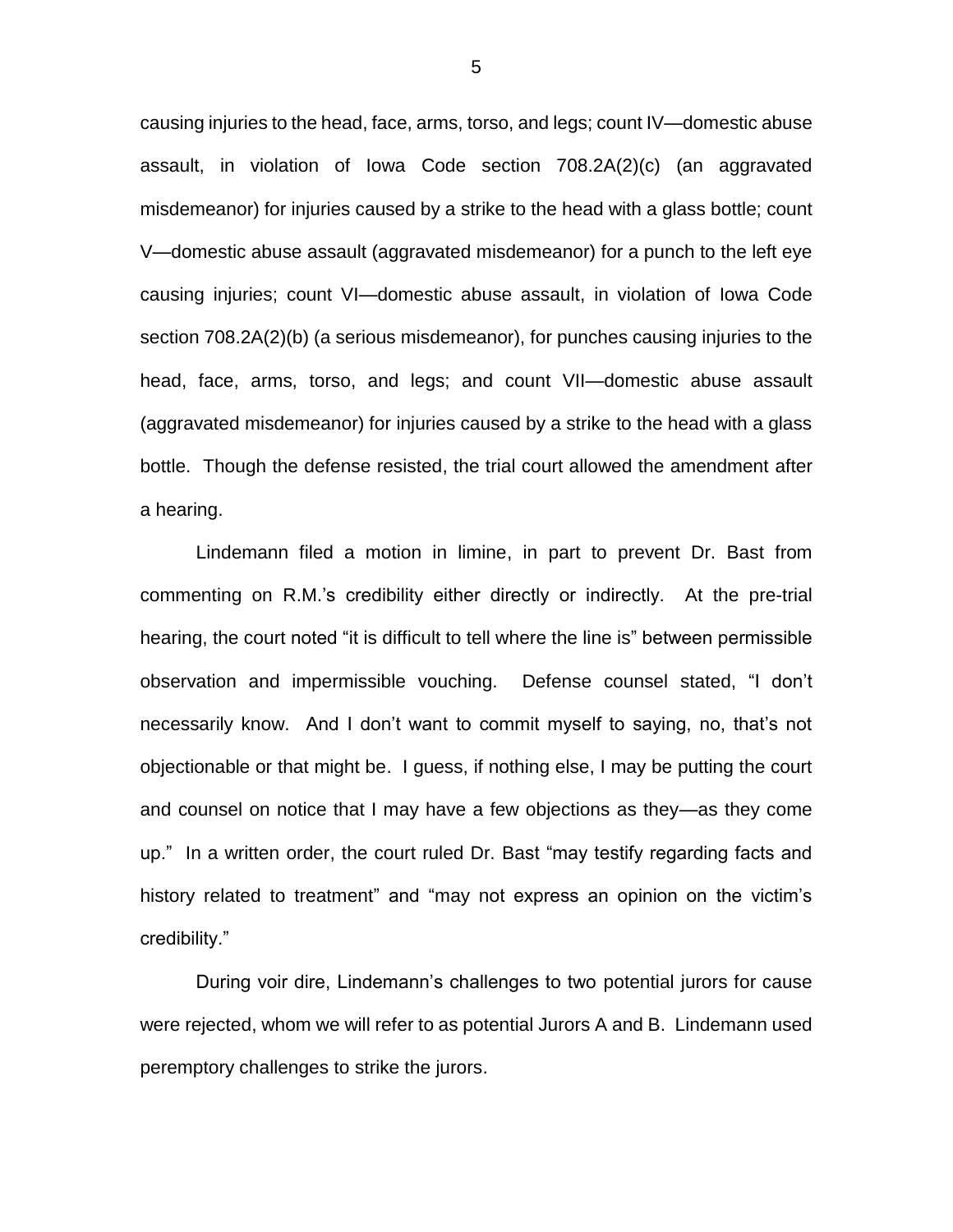At trial, Dr. Bast testified R.M. received "multiple injuries including [a] facial fracture, scalp laceration, multiple bruises, chest wall contusion, thigh muscle contusion," and a mild concussion. He testified, "Certainly the bruising location on her arms were, in my opinion, a defensive type of protection type of wounds sustained rather than from offensive action."

The jury found Lindemann not guilty on counts I, IV, and VII (all dealing with the strike to the head with a glass bottle). The jury found the punch to the eye resulting in the facial fracture was a separate act and found Lindemann guilty on count II, willful injury causing serious injury, and count V, domestic abuse assault with intent to inflict serious injury. On count III, the jury found Lindemann not guilty of willful injury but guilty of a lesser-included offense of assault causing bodily injury, and on count VI, it found him guilty of domestic abuse assault causing bodily injury. The court imposed sentences for counts II, III, V, and Vl. However, on count III, the court entered a conviction for willful injury resulting in bodily injury, and the court sentenced Lindemann on that count to incarceration not to exceed five years.

Lindemann appeals, asserting Dr. Bast impermissibly vouched for the credibility of the complaining witness, the district court abused its discretion in denying Lindemann's motions to strike two potential jurors for cause, and in allowing the State to amend the trial information; the sentence imposed on count III was illegal; and the court considered impermissible factors when imposing consecutive sentences.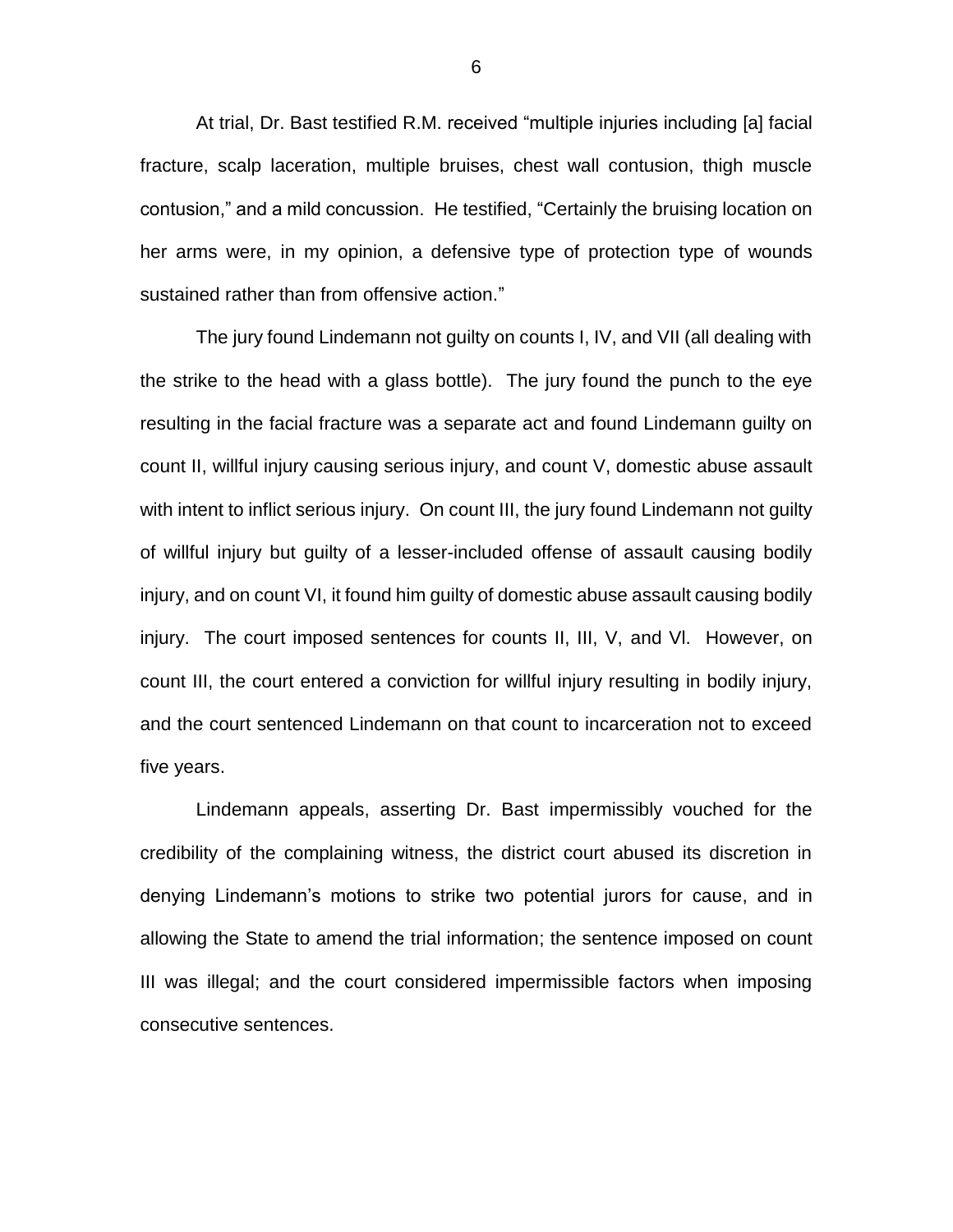#### **II. Scope and Standards of Review.**

We review all the errors asserted for correction of errors at law, which extends to whether the district court abused its discretion (1) in its evidentiary rulings, *see State v. Walker*, 935 N.W.2d 874, 877 (Iowa 2019), (2) in denying the motions to strike potential jurors for cause, *see State v. Jonas*, 904 N.W.2d 566, 570–71 (Iowa 2017), and (3) in its within-statutory-limits sentencing decisions, *see State v. Roby*, 897 N.W.2d 127, 137 (Iowa 2017). "An abuse of discretion occurs when the trial court exercises its discretion 'on grounds or for reasons clearly untenable or to an extent clearly unreasonable.'" *State v. Tipton*, 897 N.W.2d 653, 690 (Iowa 2017) (citation omitted). "Even if a trial court has abused its discretion, prejudice must be shown before we will reverse." *State v. Putman*, 848 N.W.2d 1, 7 (Iowa 2014).

When reviewing a resisted amendment to the trial information, our review is on two levels: (1) we review for an abuse of discretion if the amendment corrected errors or omissions that either are or are not substantive, and (2) we review for correction of errors at law if substantial rights of the defendant are prejudiced by the amendment or if a wholly new and different offense is charged. *State v. Maghee*, 573 N.W.2d at 1, 5 (Iowa 1997).

"We use the correction of errors at law standard when the statute does not authorize the sentence." *State v. Seats*, 865 N.W.2d 545, 553 (Iowa 2015); s*ee also State v. Petty*, 925 N.W.2d 190, 195 (Iowa 2019) ("We normally review claims of an illegal sentence for correction of errors at law.").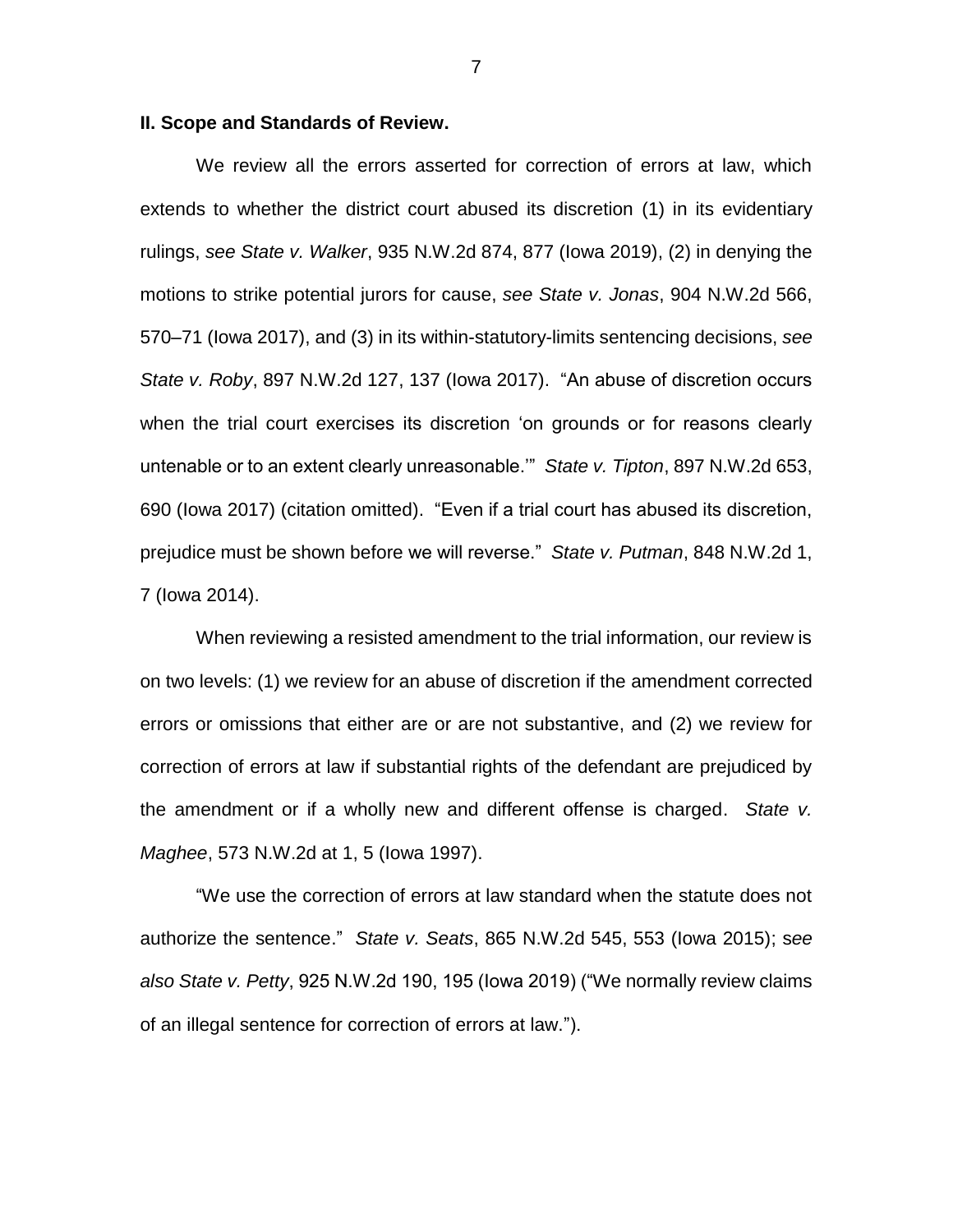### **III. Discussion.**

*A. Vouching and preservation of error.* We begin with Lindemann's evidentiary challenge that the court abused its discretion in allowing Dr. Bast to improperly vouch for R.M.'s credibility.

Our system of justice vests the jury with the function of evaluating a witness's credibility. The reason for not allowing this testimony is that a witness's credibility "is not a 'fact in issue' subject to expert opinion." Such opinions not only replace the jury's function in determining credibility, but the jury can employ this type of testimony as a direct comment on defendant's guilt or innocence. Moreover, when an expert comments, directly or indirectly, on a witness's credibility, the expert is giving his or her scientific certainty stamp of approval on the testimony even though an expert cannot accurately opine when a witness is telling the truth. In our system of justice, it is the jury's function to determine the credibility of a witness. An abuse of discretion occurs when a court allows such testimony.

*State v. Dudley*, 856 N.W.2d 668, 676–77 (Iowa 2014) (citations omitted).

The district court's in limine ruling contemplated the need for further objections. Preliminary rulings on motions in limine do not preserve error when no objection is subsequently made during the trial. *See State v. Tangie*, 616 N.W.2d 564, 568–69 (Iowa 2000) ("Ordinarily, error claimed in a court's ruling on a motion in limine is waived unless a timely objection is made when the evidence is offered at trial."). The defense acknowledged the need to object at trial stating, "I may have a few objections as they—as they come up." *See* Iowa R. Evid. 5.103(a)(1)(A) (requiring a timely objection to evidentiary issues to preserve error). "Objections to evidence must be sufficiently specific to inform the trial court of the basis for objecting." *State v. Farni,* 325 N.W.2d 107, 109 (Iowa 1982); *see State v. Howard*, 509 N.W.2d 764, 769 (Iowa 1993) (holding that the confrontation and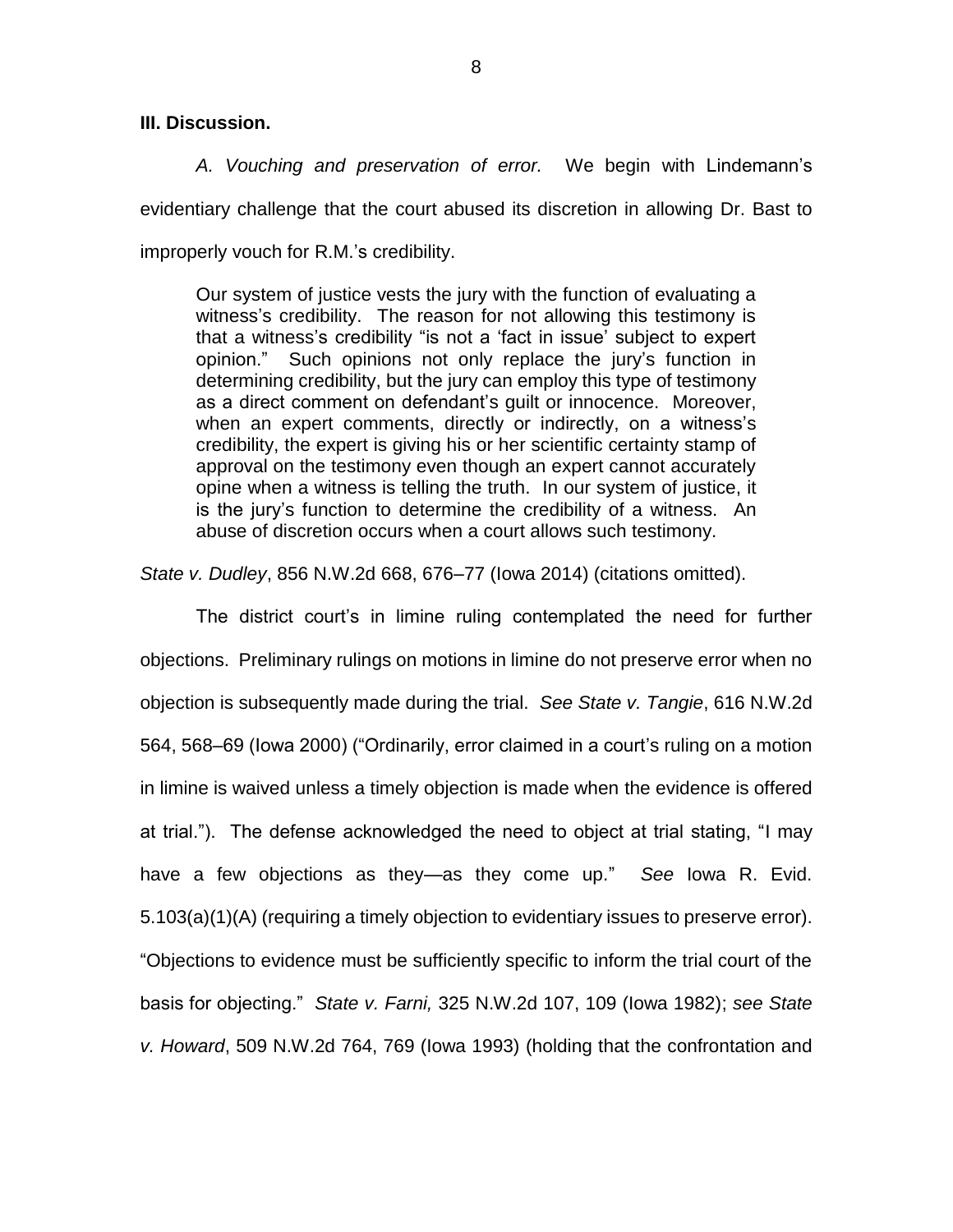foundation grounds for the objection were not sufficiently specific to inform the trial court of the hearsay basis urged on appeal).

At trial, Dr. Bast testified he had observed "mulitiple bruising" on R.M.'s arms. He continued: "Most of them were recent and these were on the extensor side of the arm or another name on the posterior or back sides of the arm. This is what you would see in somebody trying to—" Defense counsel objected as "witness is narrating." The court allowed the doctor to proceed. Dr. Bast then

testified,

When you try to protect yourself, you don't protect yourself with arms on this side. You can't really do that. You protect yourself like this so the extensor part of the arms are exposed to blows, that she's trying to protect her head or her vital organs from the blows that were oncoming.

This is a common-sense statement. Later, Dr. Bast testified:

Q. . . . Did the nature of the injuries that [R.M.] sustained give you any additional insight about the mechanism of injury, for example, to her arms? A. Yes, yes. Certainly the bruising location on her arms were, in my opinion, a defensive type of protection type of wounds sustained rather than from offensive action.

[DEFENSE COUNSEL]: Objection. This is beyond the scope of this witness's competence.

THE COURT: Overruled. The answer will stand.

[PROSECUTOR]: I think I can lay additional foundation for that, your Honor.

THE COURT: All right.

Q. In instances of physical combat, are there injuries that you observe in the emergency room that would be consistent with offensive injuries? A. Yes.

Q. And along those same lines, are there injuries that you observe in the emergency room that would be consistent with defensive injuries? A. Yes.

Q. Generally speaking, what sort of offensive injuries would you expect to observe in the emergency room of someone involved in a physical combat situation? A. Well, I would see often bruises on the knuckles where they are hitting people or foot injuries. If they were to kick somebody really hard, they could injure their feet that way.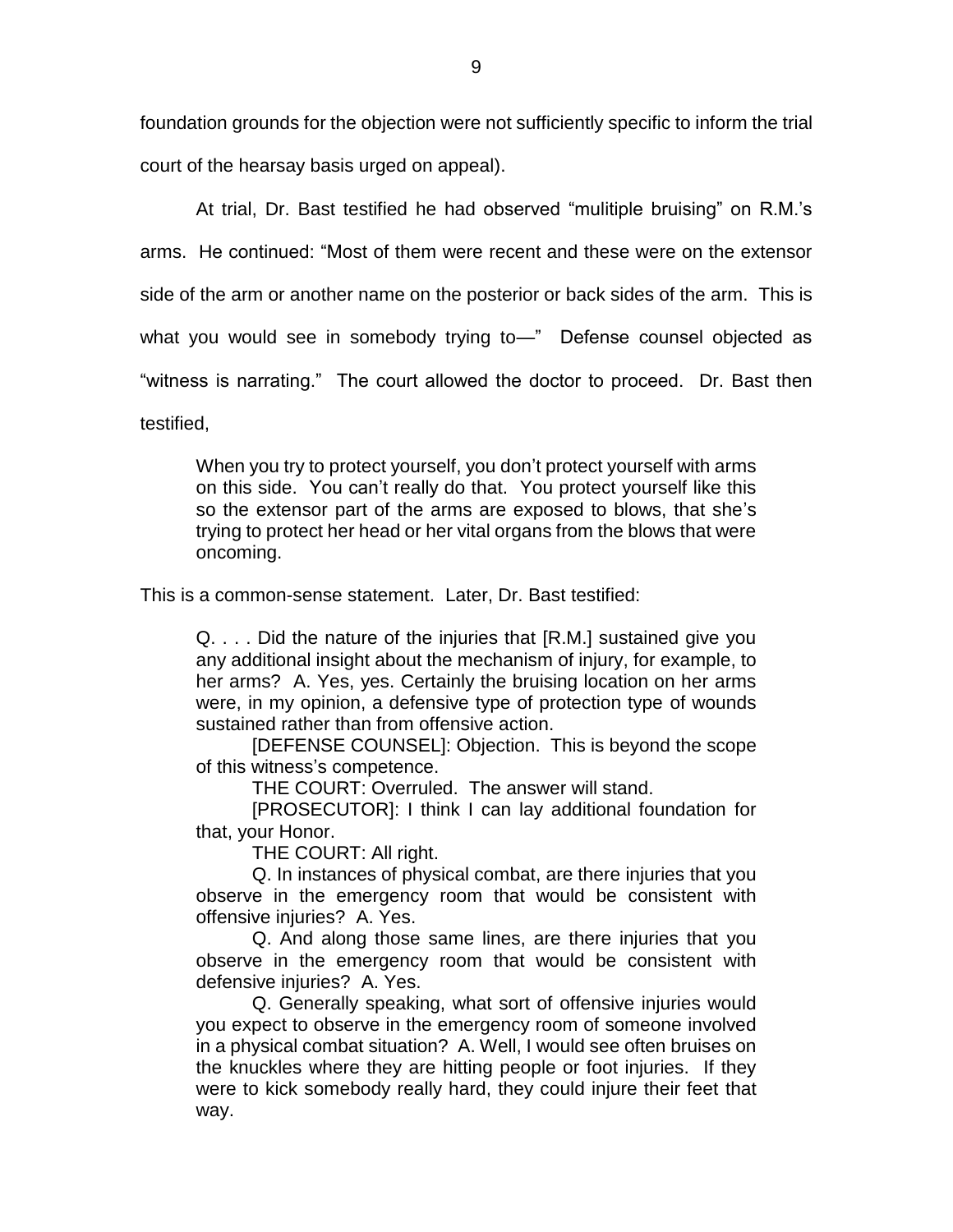Q. And, again, generally speaking, what sort of injuries would you see in the emergency room that would be indicative of defensive injuries in a combat situation? A. That would be the extensor surfaces of arms and usually the forearms but can be the upper arm, too, to the backside or the posterior side of the arms.

*Q. In this case, did you note any injuries to [R.M.] that would be consistent with offensive injuries?* 

[DEFENSE COUNSEL]: Objection, competence and I believe this is improper vouching by this witness.

THE COURT: Overruled at this time. I think it's consistent with the witness's testimony thus far.

*A. I did not see any injuries to her knuckles or hands to have any—had no other physical signs that I observed that would indicate offensive injuries.*

The emphasized language is the only question objected to on the ground of

impermissible vouching, and we will confine ourselves to whether the court abused

its discretion in overruling the objection.<sup>1</sup>

 $\overline{a}$ 

Dr. Bast was testifying as a fact witness in his role as the treating physician

in the ER when R.M. sought treatment following the assault. Dr. Bast specifically

testified about his physical observations of R.M. and her injuries, and his medical

treatment and diagnosis. To treat R.M., Dr. Bast explained that it was necessary

to determine how the injuries were made so the appropriate tests could be

<sup>&</sup>lt;sup>1</sup> On appeal, Lindemann complains of other statements made by Dr. Bast, which he now asserts constituted improper vouching. He cites generally to twenty pages of testimony as support he has properly preserved error. This does not constitute the required "references to places in the record where the issue was raised and decided" contemplated by Iowa Rule of Appellate Procedure 6.903(g)(1) (requiring a brief to include "[a] statement addressing how the issue was preserved for appellate review, with references to the places in the record where the issue was raised and decided"). Moreover, the objections that were made—"narrating" and "beyond the scope of competence"—were not sufficiently specific to inform the court of the basis now raised—improper vouching. *See Howard*, 509 N.W.2d at 769 ("The grounds of the objection that Howard made when the State offered the statement into evidence—lack of foundation and violation of confrontational rights—were not sufficiently specific to inform the trial court of the hearsay basis now urged.").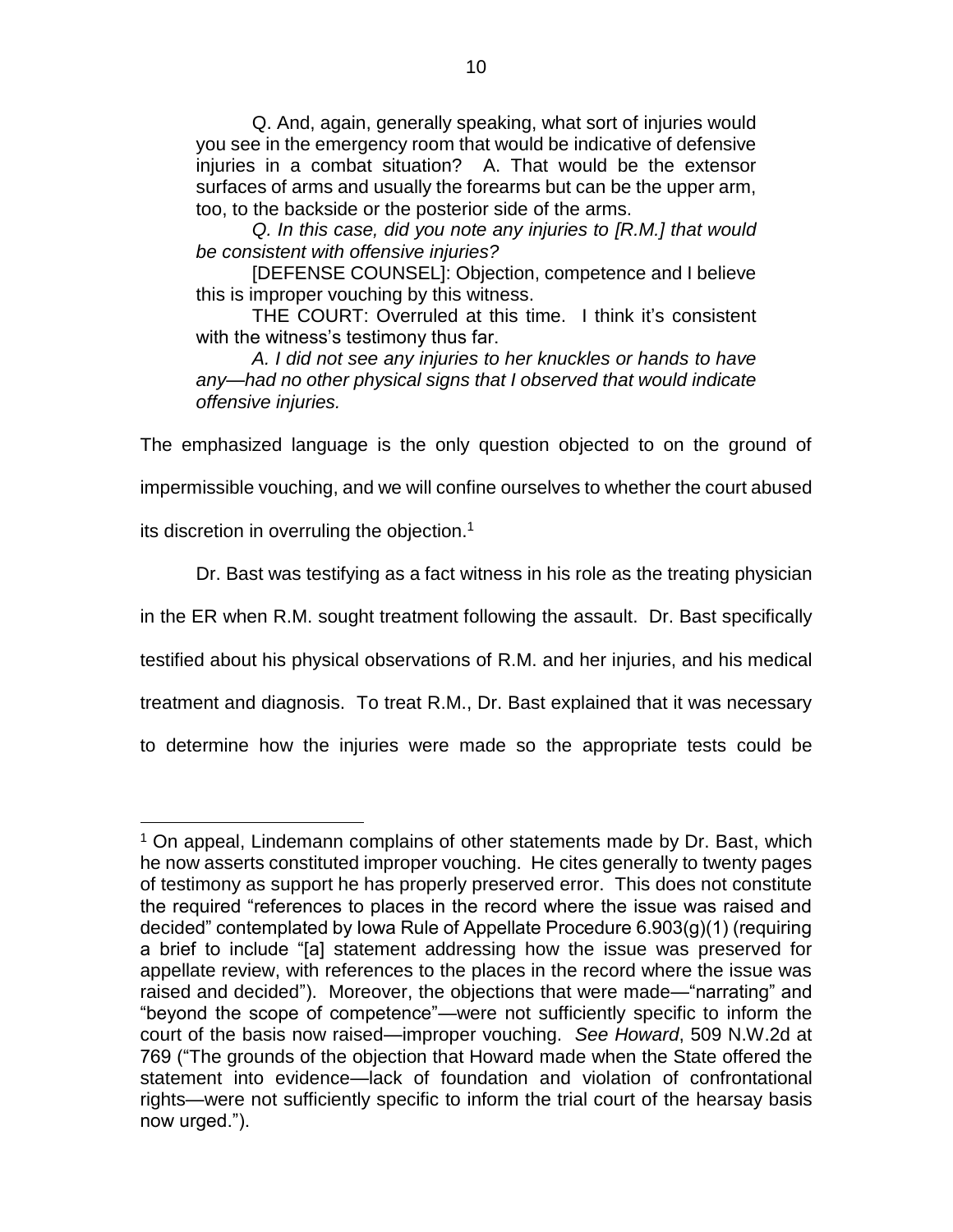performed to determine the severity of the injuries and aid in providing treatment. For example, Dr. Bast explained that a blow to the head could cause potentially fatal internal injuries if the extent of the injury is not diagnosed properly.

We do not find the question asked Dr. Bast to comment on R.M.'s credibility. *See State v. Basquin*, No. 17-0057, 2018 WL 1858378, at \*2–3 (Iowa Ct. App. Apr. 18, 2018) (finding a nurse practitioner's description the woman's injuries as consistent with the woman's narrative was not impermissible vouching, nor was deputy sheriff's opinion statements that the woman's injuries were consistent with assault). Dr. Bast was asked about the injuries he observed, and he opined R.M.'s injuries were consistent with defensive-type injuries and not consistent with offensive-type injuries. The statements concerning the positioning of defensivetype wounds are statements of common knowledge.

Dr. Bast testified the "reported mechanism of injury" to R.M.'s scalp was a whiskey bottle and the nature and severity of the stellate laceration was consistent with the report of being struck with a blunt object. No objection was made to this testimony. On appeal, the defense asserts this type of testimony vouches for the credibility of the witness with Dr. Bast giving his "scientific certainty stamp of approval" on the testimony of K.M.'s version of events. However, the jury found Lindemann not guilty with respect to any of the three charges related to the strike to the head with the bottle, which strongly suggests the jury properly exercised is function as fact finders and in determining the credibility of the witnesses.

With respect to the objection as to whether Dr. Bast observed any offensivetype injuries, we note that "[w]hen self-defense is raised, the burden rests with the State to prove beyond a reasonable doubt that the justification did not exist." *State*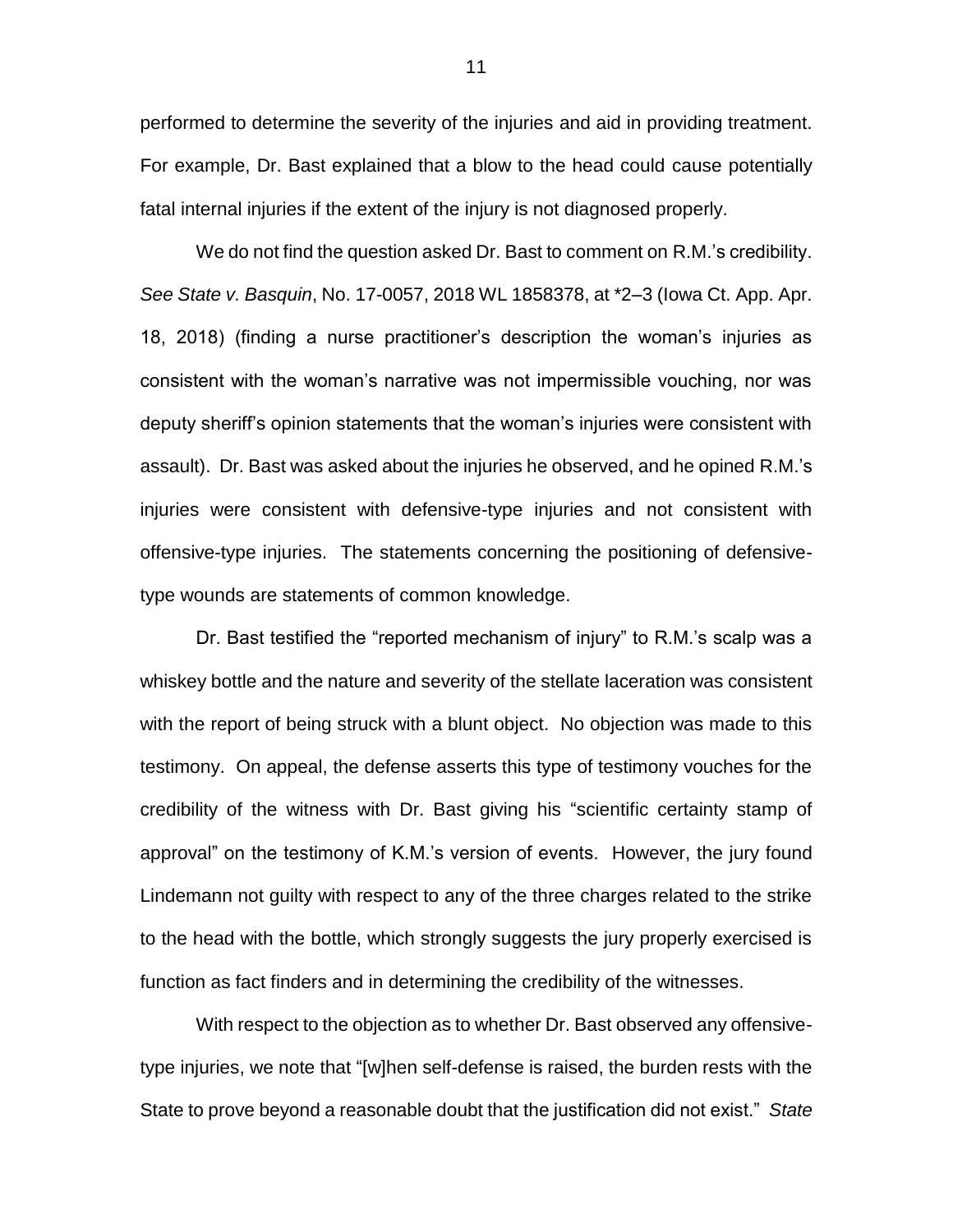*v. Fordyce*, 940 N.W.2d 419, 426 (Iowa 2020). Because Lindemann raised selfdefense, the State had the burden to prove Lindemann's actions were *not* justified, which made the type of injuries R.M. presented at the ER relevant and probative. Under the record presented here, we find no abuse of the district court's discretion in overruling the vouching objection.

*B. Challenges for cause and preservation of error.* Iowa Rule of Criminal Procedure 2.18(5)(k) allows a defendant to challenge a potential juror for cause if the person has "formed or expressed such an opinion as to the guilt or innocence of the defendant as would prevent the juror from rendering a true verdict upon the evidence submitted on the trial." On appeal, Lindemann maintains the court abused its discretion denying his strike for cause of two jurors based on rule 2.18(5)(k). The district court is vested with "broad discretion" in ruling on for-cause challenges. *Jonas*, 904 N.W.2d at 571.

On the issue of disqualification of a juror for cause, there is authority for the proposition that when a potential juror at the outset of voir dire expresses bias or prejudice unequivocally, the potential juror should be disqualified for cause notwithstanding later, generalized statements the potential juror could be fair.

*Id.*

*1. Prospective Juror A—*During voir dire, Juror A stated he could be fair and

impartial. In a followup question, the defense asked:

[DEFENSE COUNSEL]: What about the fact—and we've talked a little bit about this, what about the fact—that obviously my client, he's sitting here. He's been charged with a crime. Does that mean something to you? Is that significant? PROSPECTIVE JUROR [A]: Yes.

[DEFENSE COUNSEL]: In what way? PROSPECTIVE JUROR [A]: They arrested him. He sat in jail, whatever the case maybe.

[DEFENSE COUNSEL]: Can you speak up a little bit?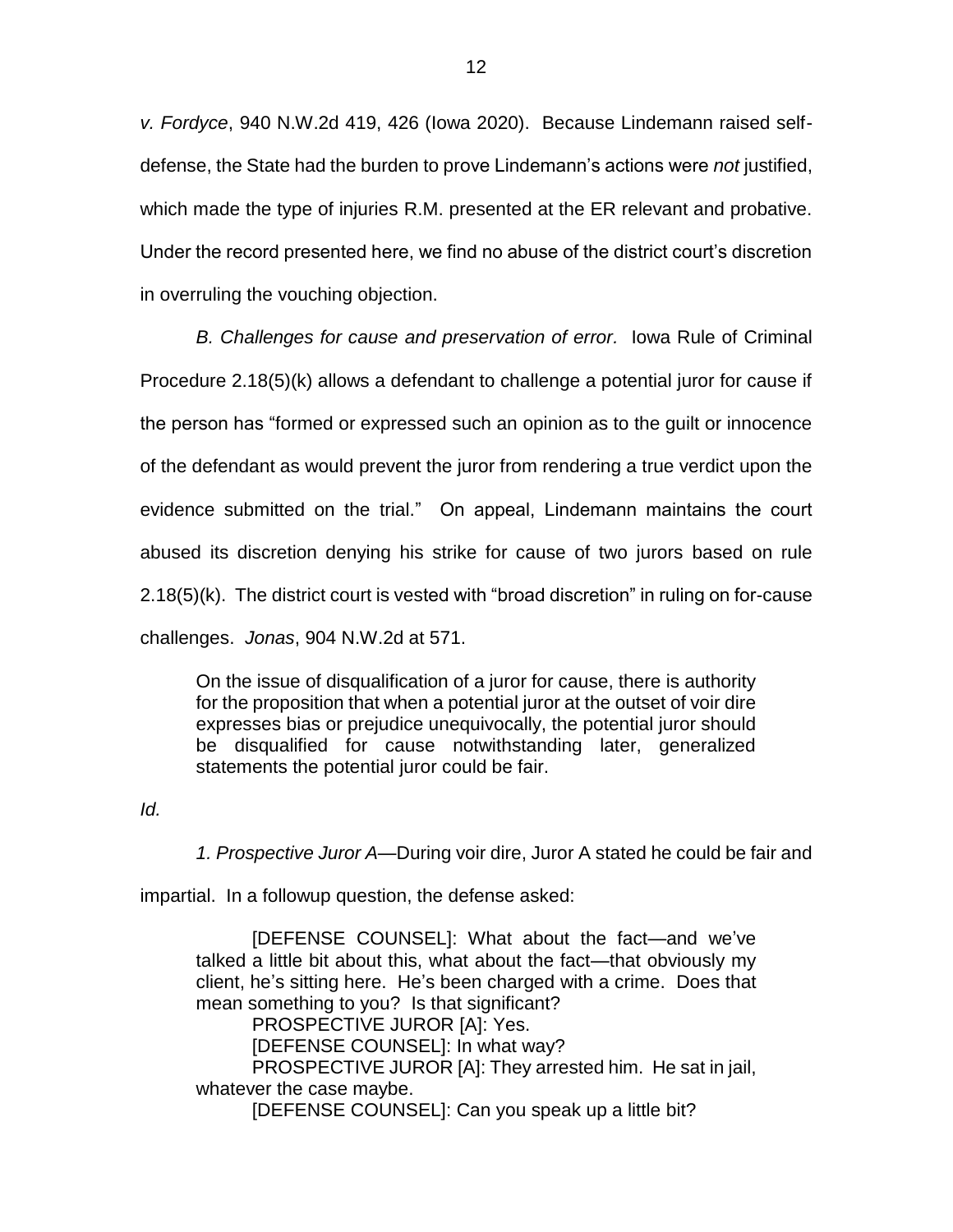PROSPECTIVE JUROR [A]: I said he's already been arrested and sitting in jail.

[DEFENSE COUNSEL]: Okay. Does that tell you something about his guilt or innocence?

PROSPECTIVE JUROR [A]: Obviously, the police officers felt he was guilty to arrest him, I guess.

[DEFENSE COUNSEL]: What about you, does it make a difference to you whether or not—

PROSPECTIVE JUROR [A]: No.

[DEFENSE COUNSEL]: You've heard of the presumption of innocence before?

PROSPECTIVE JUROR [A]: Yes.

Juror A was questioned separately later during which Juror A addressed

three concerns: (1) Juror A's mother was a retired jailer who may have known the

defendant and he worried his mother might be retaliated against, (2) Juror A

thought he remembered seeing the defendant in jail during a video conference he

had with his son, who was in jail at the same time as the defendant, and (3) Juror A

believed a person was not arrested unless the police thought the person was guilty.

The prosecutor asked, "Do you think that you could make a decision about Mr.

Lindemann's guilt or innocence based solely on what you hear in court?" To which

Juror A responded, "Possibly."

The defense asked Juror A a number of questions, including the following:

[DEFENSE COUNSEL]: I think what you said was they don't arrest someone for no apparent reason.

PROSPECTIVE JUROR [A]: That's usually been the way I've viewed things, I guess.

[DEFENSE COUNSEL]: Obviously, my client's been arrested, agreed?

PROSPECTIVE JUROR [A]: Yes.

[DEFENSE COUNSEL]: So do you feel like at this point, even though you haven't heard any evidence, you already feel like my client is likely guilty of something?

PROSPECTIVE JUROR [A]: Possibility, yes. You know, yeah—I don't—I haven't heard no evidence or nothing, but I don't know if I could give an honest decision.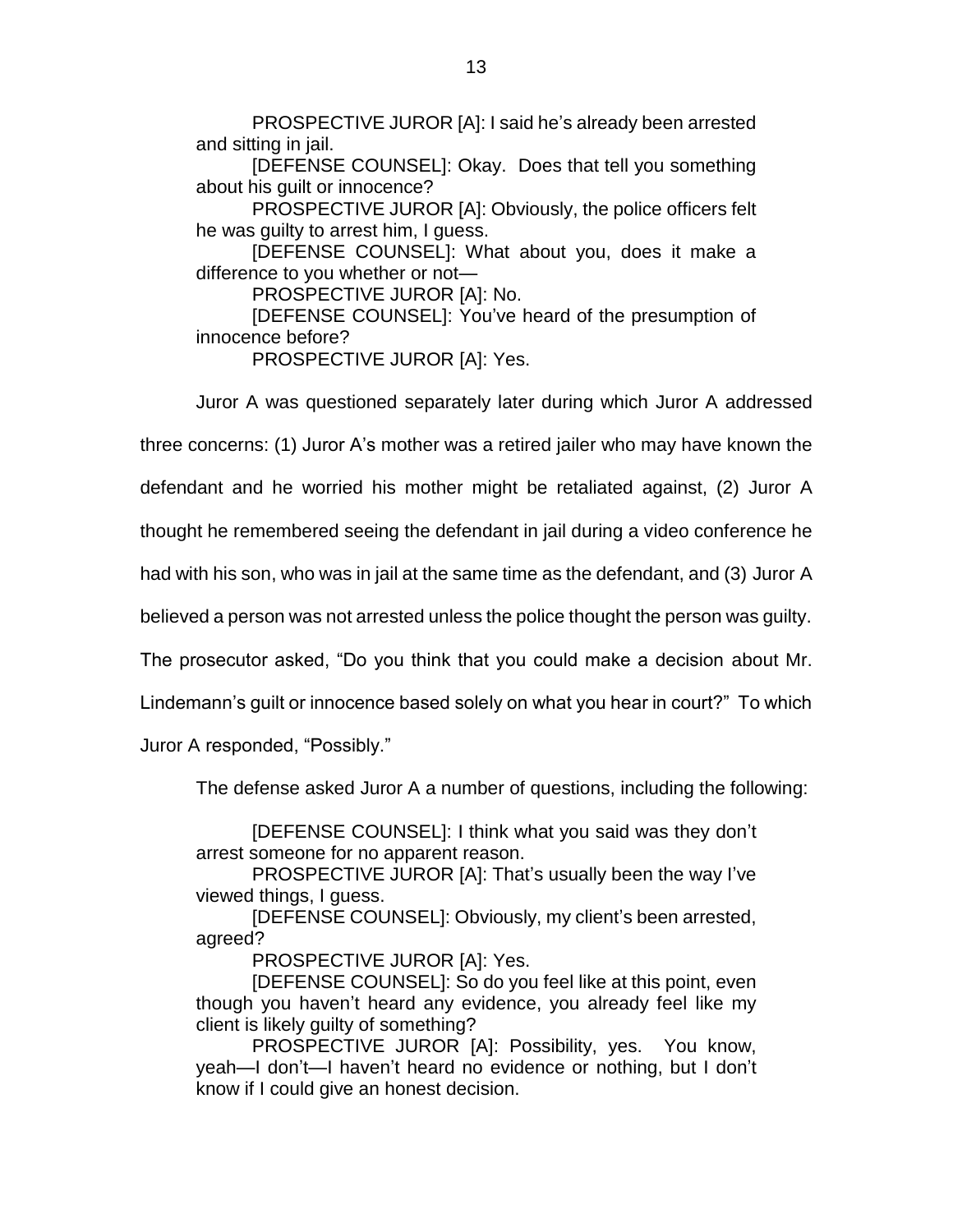[DEFENSE COUNSEL]: So the bottom line is based on all these reasons, you don't believe that you could be fair and impartial in this case, is that true?

PROSPECTIVE JUROR [A]: Yes.

The defense made a motion to strike for cause.

The court denied the motion after asking Juror A additional questions:

THE COURT: . . . Understanding that lots of people get arrested, not everybody gets convicted, correct?

PROSPECTIVE JUROR [A]: Right.

THE COURT: At the end of the trial I'm going to instruct the jury on what the State's required to prove as to each count against Mr. Lindemann. Can you at this point without reference to your mother or your son or whether there's smoke, there's fire listen to the evidence and then, when I instruct the jury, follow my instructions? PROSPECTIVE JUROR [A]: Yes, I can follow instructions.

*2. Prospective Juror B—*The defense moved to strike for cause a second

juror—Juror B—when the juror brought to the court's attention she worked with Dr.

Bast and had been involved in a malpractice case with Dr. Bast. During

questioning Juror B stated, "I feel I can remain objective through a court hearing.

I do believe, you know, through that experience only enhanced my knowledge of

Dr. Bast's honesty and credibility." The prosecutor expressed concern to Juror B

that she might "influence the jury by telling them about Dr. Bast's credibility apart

from what we heard in court." Juror B responded, "No. I would know that would

not be appropriate." And she stated she had not made up her mind about the case.

After excusing Juror B, the defense contended:

She talked about having—she works with one of the four State's witnesses. She's been—I think it sounds like worked with him pretty closely and specifically commented that a malpractice case in her words enhanced her knowledge of his honesty and credibility. Frankly, I don't know what that means. It could mean she doesn't think he's necessarily someone of honesty and integrity. Either way she's got an opinion about him from a personal working relationship, and the State is going to be offering testimony through him of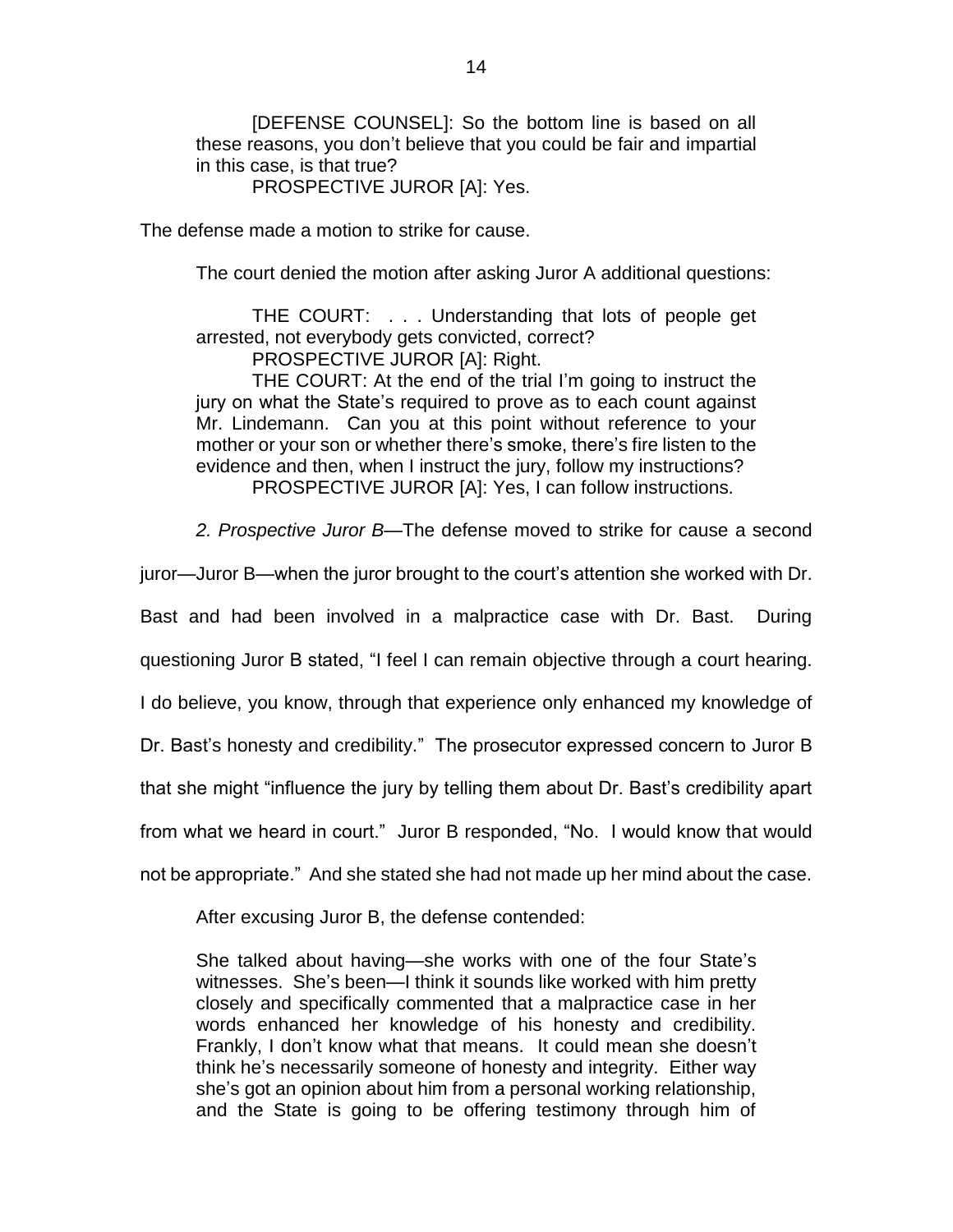statements that the alleged victim said and whether or not injuries of hers, he believes, are consistent with other things she may describe. I simply think her relationship is too close to this witness to be able to listen to the evidence the same as her fellow jurors.

The court stated:

Well, the court to the extent that [defense counsel] said we don't know if her accumulated knowledge with regard to Dr. Bast is good or bad, but I don't think there's a sufficient record for a challenge for cause. He's a fact witness and as a result even though he is able to describe the history he got and matters related to that, the court, I think, has already ruled on the motion in limine. He cannot vouch for the victim. There is, as [defense counsel] pointed out on Friday, kind of a thin line there. But I don't expect either attorney to go over it. I have confidence in the professional ability of both counsel, and I'm going to deny the challenge for cause.

A for-cause challenge should be granted when a potential juror makes an

expression of actual, unequivocal bias. *See id.* at 575. We cannot say either

potential juror expressed actual, unequivocal bias, and thus, the trial court did not

abuse its discretion in denying the for-cause strikes.

In any event, neither potential juror sat on the jury and Lindemann has failed

to show any prejudice resulted. In *Jonas*, our supreme court ruled,

[I]n order to show prejudice when the district court improperly refuses to disqualify a potential juror under Iowa Rule of Criminal Procedure 2.18(5)(k) and thereby causes a defendant to expend a peremptory challenge under rule 2.18(9), the defendant *must specifically ask the court for an additional strike of a particular juror* after his peremptory challenges have been exhausted.

*Id.* at 583 (emphasis added).

Here, after the jury was sworn, the following exchange occurred:

[DEFENSE COUNSEL]: One more thing, your Honor. Again, we discussed this off the record when we were doing individual voir dire. But I did request two challenges for cause that the court did deny, and I believe based on some more recent case law that's come down on that, in order to make my record on that, I did have to use strikes for both of those jurors. That would have been juror 8, [Juror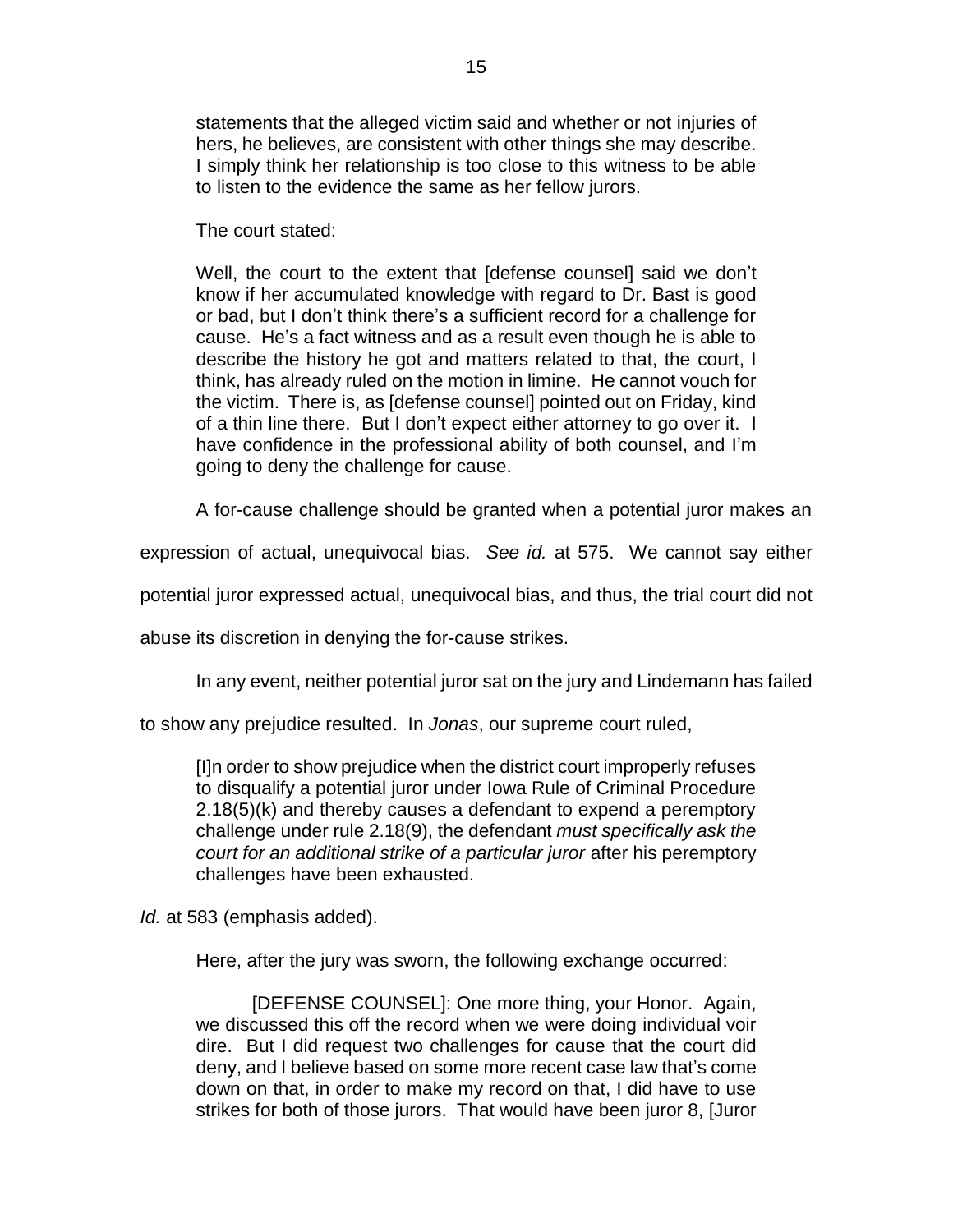A], and juror 11, [Juror B], and I'll just refer to my earlier record on them. I used strikes for both of them. I asked the court, or I had indicated to the court, *that I would be requesting two additional strikes* because I had to use my two strikes for them and so, again, I'm just making my record of that request at this point.

. . . . THE COURT: The court denies the request. If the court believed there was a basis to sustain the challenge for cause, the court would have done it at the time. The court does not believe there was. Certainly there were comments made, but neither juror struck the court as being unable to perform the job of a juror. I understand you need to make your record. The request is denied.

(Emphasis added.) Although Lindemann requested additional peremptory challenges, he did not include a request "for an additional strike of a *particular* juror." *See id.* Lindemann's complaints with regard to the two for-cause strikes are without merit.

*C. Amending the trial information.* Lindemann next asserts the court erred in permitting the State to amend the trial information to "to separate out each alleged individual act of assault" during the two-hour time frame of the August 18, 2018 encounter. He argues the amendment to the trial information created such a surprise that he had to change his trial strategy. He maintains that allowing the State to separate out each act of assault affected his self-defense strategy as he then had to show each assault was justified. We are not convinced.

Trial was continued on a number of occasions and eventually scheduled for July 29, 2019.

On July 18, the State filed a motion to amend the trial information and the defense filed a written resistance asserting in part:

[T]he Defendant is most certainly prejudiced by this last minute attempt to add multiple counts to the original indictment. The Defendant's trial strategy has been to respond to a single count of Willful Injury and Domestic Assault arising from one alleged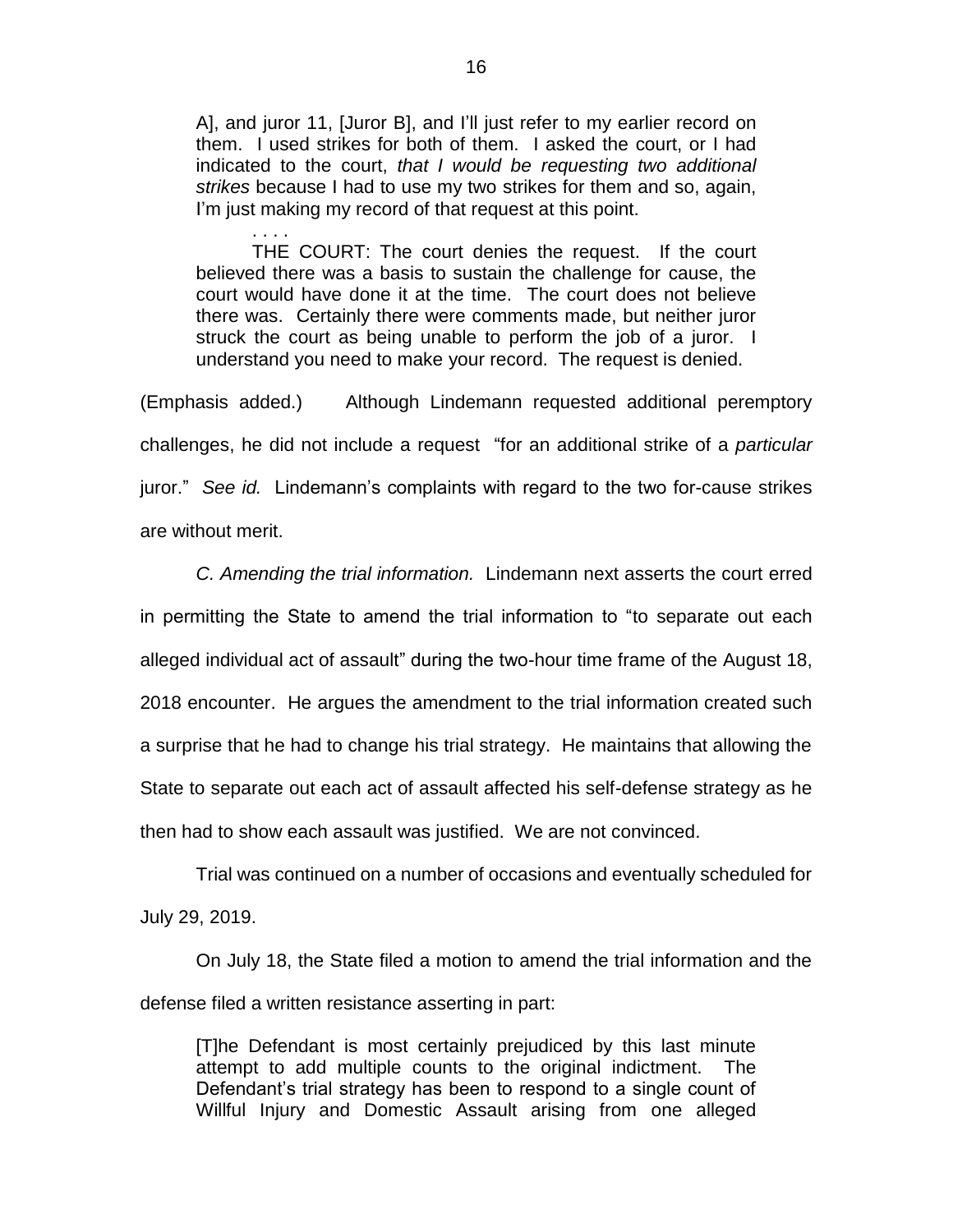continuous assault, which has been the formal charge for nearly an entire year of prosecution. The Defendant's deposition of the alleged victim was conducted with the belief that he was defending a single, continuous assault. Had the charge been multiple acts the Defendant would have questioned the witness in a way designed to determine if the facts of the assaultive conduct would likely be one continuous act or a series of separate and distinct acts, addressing factors set forth in *State v. Ross*, including (1) the time interval occurring between the successive actions of the defendant, (2) the place of the actions, (3) the identity of the victims, (4) the existence of an intervening act, (5) the similarity of defendant's actions, and (6) defendant's intent at the time of his actions. *State v. Ross*, 845 N.W.2d 692, 705 (Iowa 2014).

A hearing on the motion was held July 26, and the district court ruled:

The court's going to allow the amendment of the trial information.

The court finds and concurs with the State that there were multiple alleged assaults. It doesn't change the nature of the charges against the defendant. It increases the number of charges, but it doesn't change the nature of the charges.

The court also concurs that the trial information is sufficiently detailed in terms of the minutes of testimony or evidence, whatever you want to call them, that you can tell where the breaks occur. It's up to the State to prove each of those assaults, but the court finds that there is sufficient basis in the minutes of testimony that it should not be an issue as to what he's charged with.

He actually is not charged with a new and different crime. He's just charged with each individual assault—alleged assault in the—that's contained in the minutes of evidence.

We agree the amendment did not charge a wholly new or different offense.

Lindemann faced the same charges before and after the amendment, the only

difference being the number of individual assaults. *Cf. State v. Johnson*,

No. 16-1693, 2018 WL 1182547, at \*3–4 (Iowa Ct. App Mar. 7, 2018) (finding a

wholly new or different offense where State chose to proceed on subsection (1) of

Iowa Code section 709.4—sex act done by force or against the will of the other

person—and after evidence presented at trial sought to amend to subsection (4)

of section 709.4—sex act is performed while the other person is mentally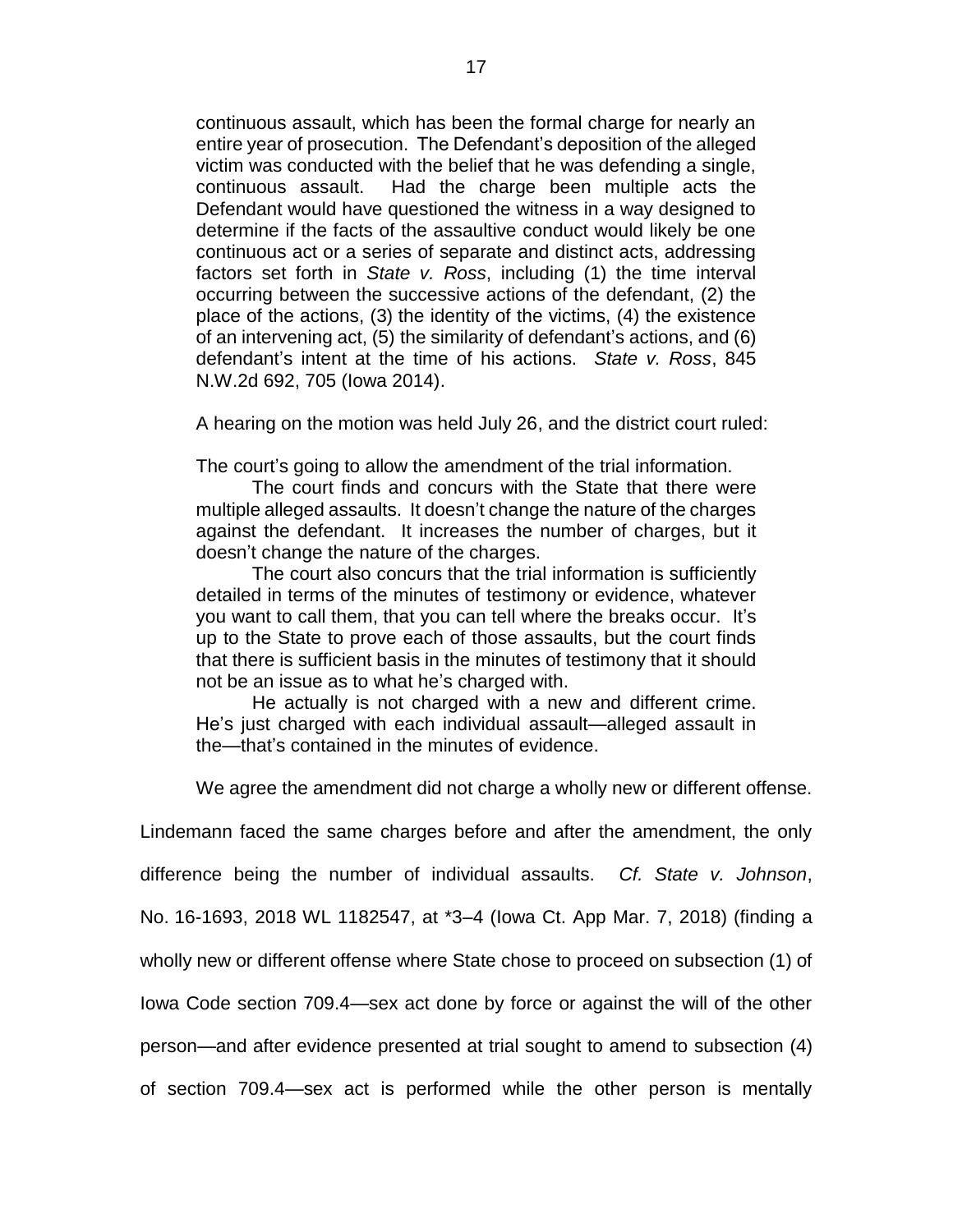incapacitated, physically incapacitated, or physically helpless—and prejudiced defendant's substantial rights). The minutes of testimony were sufficiently detailed in R.M.'s allegations to provide the defense notice there were breaks and changes of location of the assaults during the two-hour ordeal. The defense was going to have to deal with those circumstances in any event. The attachment to the original minutes of testimony reflects that R.M.'s injuries were so severe that they required x-rays and a CT scan.

We also note Lindemann was given the opportunity to proceed with a same plea agreement that the State had offered prior to the amended trial information. *Cf. Johnson*, 2018 WL 1182547, at \*4 (noting the State's amendment at the close of evidence prejudiced the defendant's decision to not enter a plea and to waive a jury trial and in his presenation of witnesses supporting a defense). Lindemann declined the offer.

It is true the amendment came some time after the original charges, but it was filed more than a week before trial. Lindemann was given adequate notice of the nature of the charges. And we find no record the defense requested a continuance to adjust trial strategy.

Lindemann claims that with the amended trial information, he had to "prov[e] at least three different and separate acts of self-defense." But it was the State's burden—not the defendant's—to show a lack of justification. Thus, by amending the trial information, the *State* had to show that each alleged assault was without justification. We discern no reversible error.

*D. Sentencing.* Lindemann makes two claims related to sentencing. He first contends the court entered an illegal sentence on count III. Secondly, he